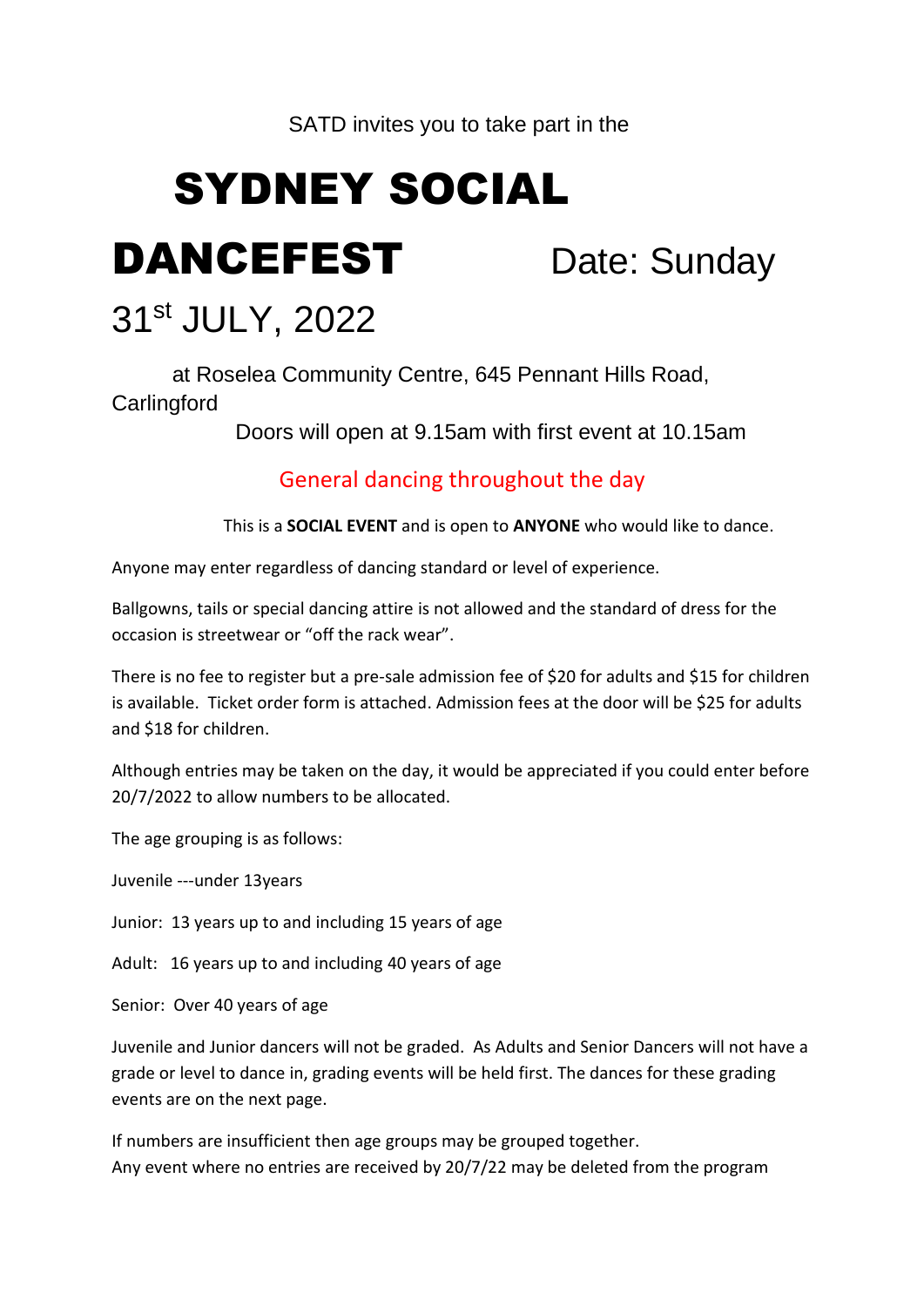If you are a currently a registered competitor with ADB and/or DSA you are welcome to enter. This is an unregistered event and is classified as a novelty event.

# *GRADING EVENTS* **– These will be held first.**

### *ADULT AND SENIOR COUPLES MUST DANCE THE DANCES INDICATED BELOW IN THEIR CHOSEN STYLE/S FIRST TO BE GRADED FOR SOCIAL FEST EVENTS*

|        | <b>MODERN</b> | <b>LATIN</b> | <b>NEW VOGUE</b>   | <b>SEQUENCE</b> |
|--------|---------------|--------------|--------------------|-----------------|
| Adult  | Waltz         | Jive.        | Merrilyn           | Alpha Waltz     |
| Senior | Waltz         | Cha Cha Cha  | <b>Swing Waltz</b> | Alpha Waltz     |

### **ADULT/SENIOR/MASTERS EVENTS – SEQUENCE**

#### **A GRADE**

Magenta Waltz, Saunter Reve, Tango Serida

#### **B GRADE**

Alpha Waltz, Balmoral Blues

#### **C GRADE**

Alpha Waltz, Mayfair Quickstep

### **ADULT EVENTS**

#### **A GRADE**

Slow Foxtrot, Tango, Quickstep Tracie Leigh Waltz, Excelsior Schottische, Tango Terrific Samba, Rumba, Jive

### **B GRADE**

Waltz, Quickstep Swing Waltz, Tangoette Rumba, Jive

### **C GRADE**

 Waltz, Quickstep Merrilyn, Gypsy Tap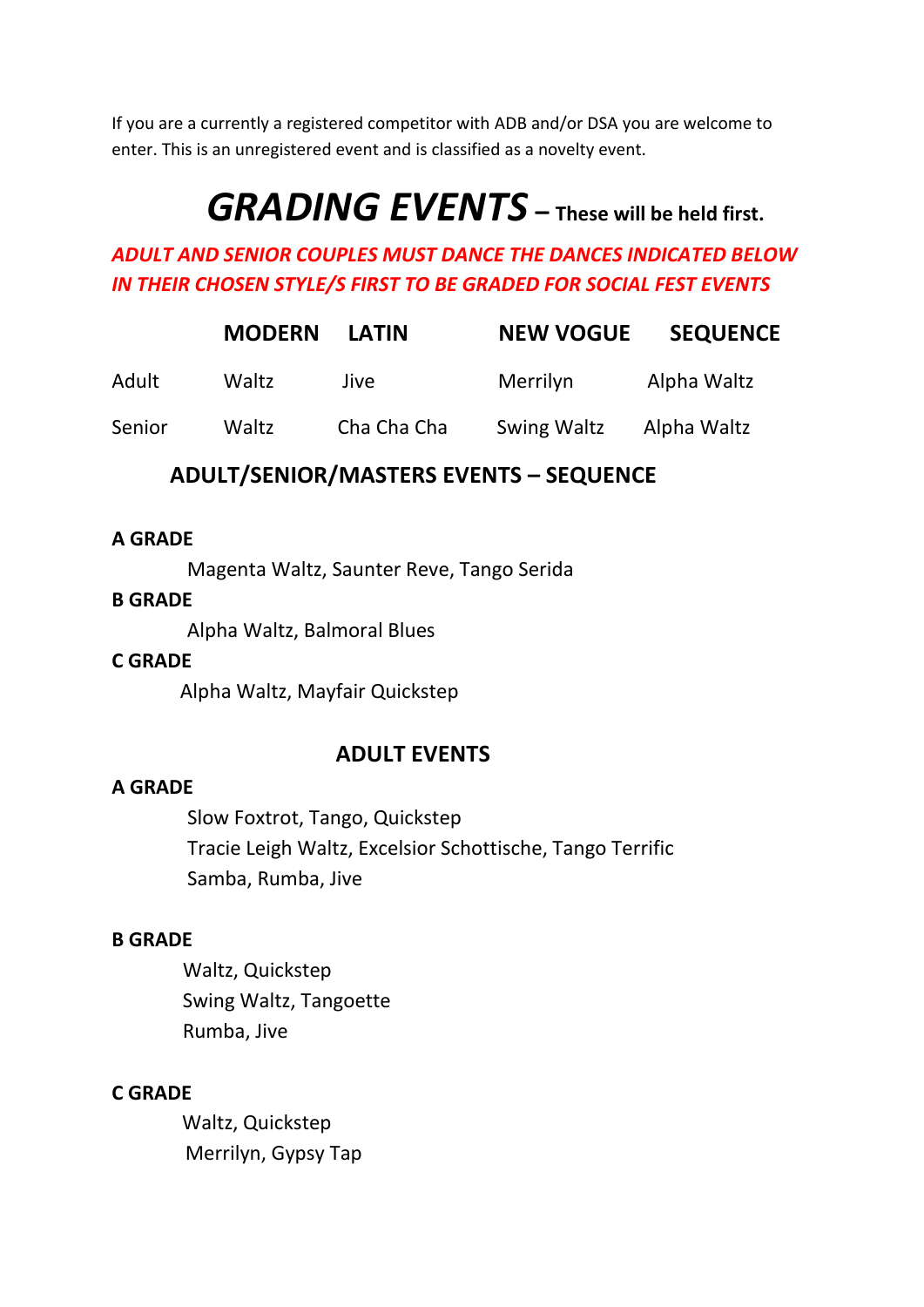Cha Cha Cha, Jive

### **SENIOR EVENTS**

#### **A GRADE**

Waltz, Tango, Slow Foxtrot Lucille Waltz, Carousel, La Bomba Cha Cha Cha, Rumba, Jive

### **B GRADE**

Waltz, Slow Foxtrot Lucille Waltz, Tangoette Rumba, Jive

### **C GRADE**

Waltz, Quickstep Merrilyn, Evening Three Step Cha Cha Cha, Jive

# *NON-GRADING EVENTS*

# **JUVENILE OPEN TO ALL EVENTS UNDER 13 Years (No Grading rounds)**

- **1** Waltz, Quickstep
- **2** Cha Cha Cha, Jive
- **3** Merrilyn, Evening Three Step

# **JUNIOR OPEN TO ALL EVENTS**

### **13,14 and 15 Years (No grading rounds)**

- **4** Waltz, Quickstep
- **5**. Merrilyn, Tangoette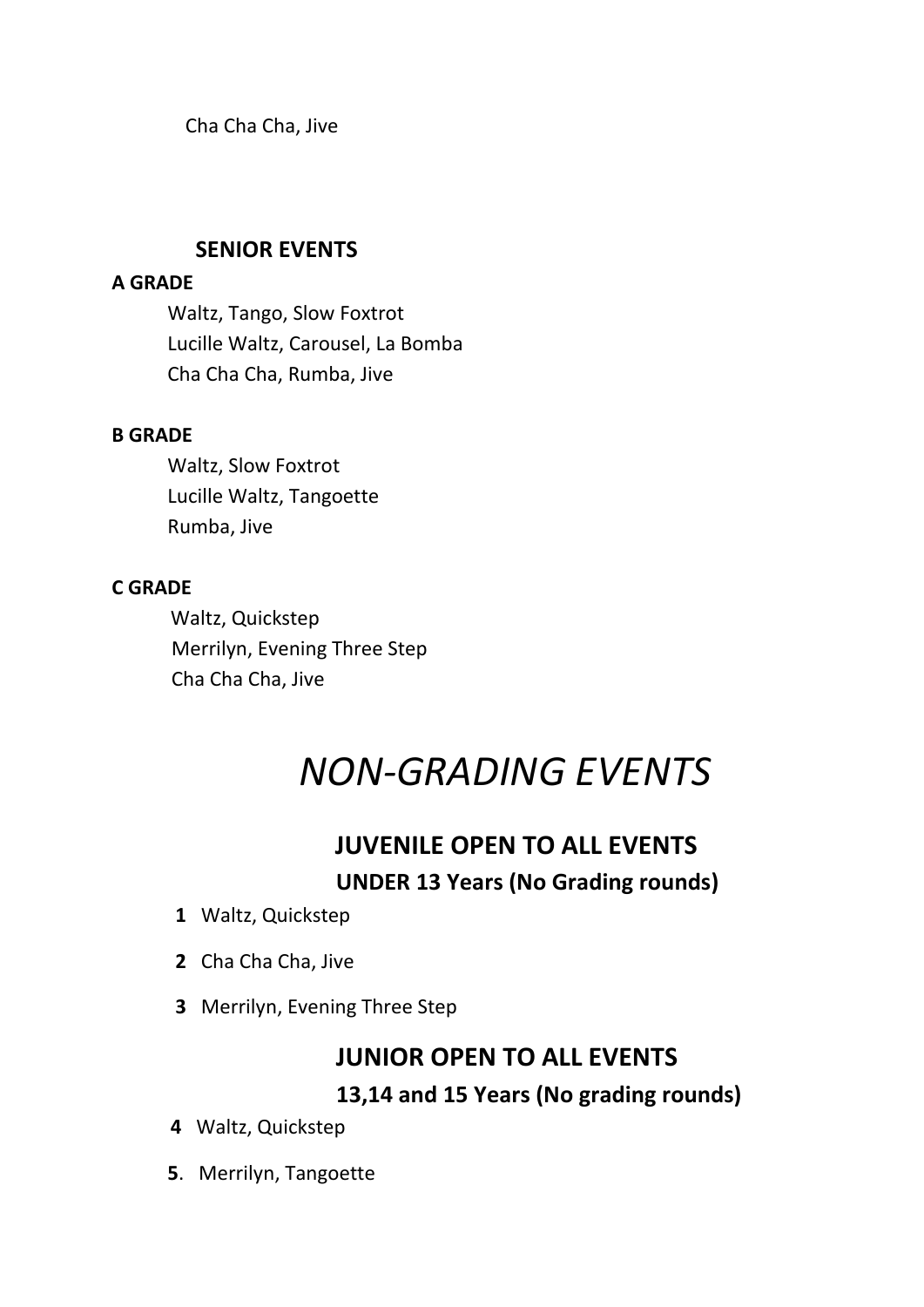**6.** Cha Cha Cha, Samba

# **OPEN TO ALL JUVENILE/JUNIOR COUPLES Any age under 16 Years (No grading rounds)**

- **7.** Slow Rhythm, Merrilyn, Cha Cha Cha
- **8**. Quickstep, Swing Waltz, Jive

# **INDIVIDUALS (no grading rounds)**

Individuals may be partnered by any Amateur or Professional Dancer

### **JUVENILE/JUNIOR GIRLS**

- **9.** Waltz, Quickstep
- **10.** Merrilyn, Evening Three Step
- **11.** Cha Cha Cha, Samba

### **JUVENILE/JUNIOR BOYS**

- **12.** Waltz, Quickstep
- **13.** Merrilyn, Evening Three Step
- **14.** Cha Cha Cha, Samba

### **ADULT LADY**

- **15.** Waltz, Quickstep
- **16.** Swing Waltz, Tangoette
- **17.** Rumba, Samba

### **ADULT GENT**

- **18.** Waltz, Quickstep
- **19.** Swing Waltz, Tangoette
- **20.** Rumba, Samba

### **SENIOR LADY**

- **21.** Waltz, Quickstep
- **22.** Swing Waltz, La Bomba
- **23.** Rumba, Jive